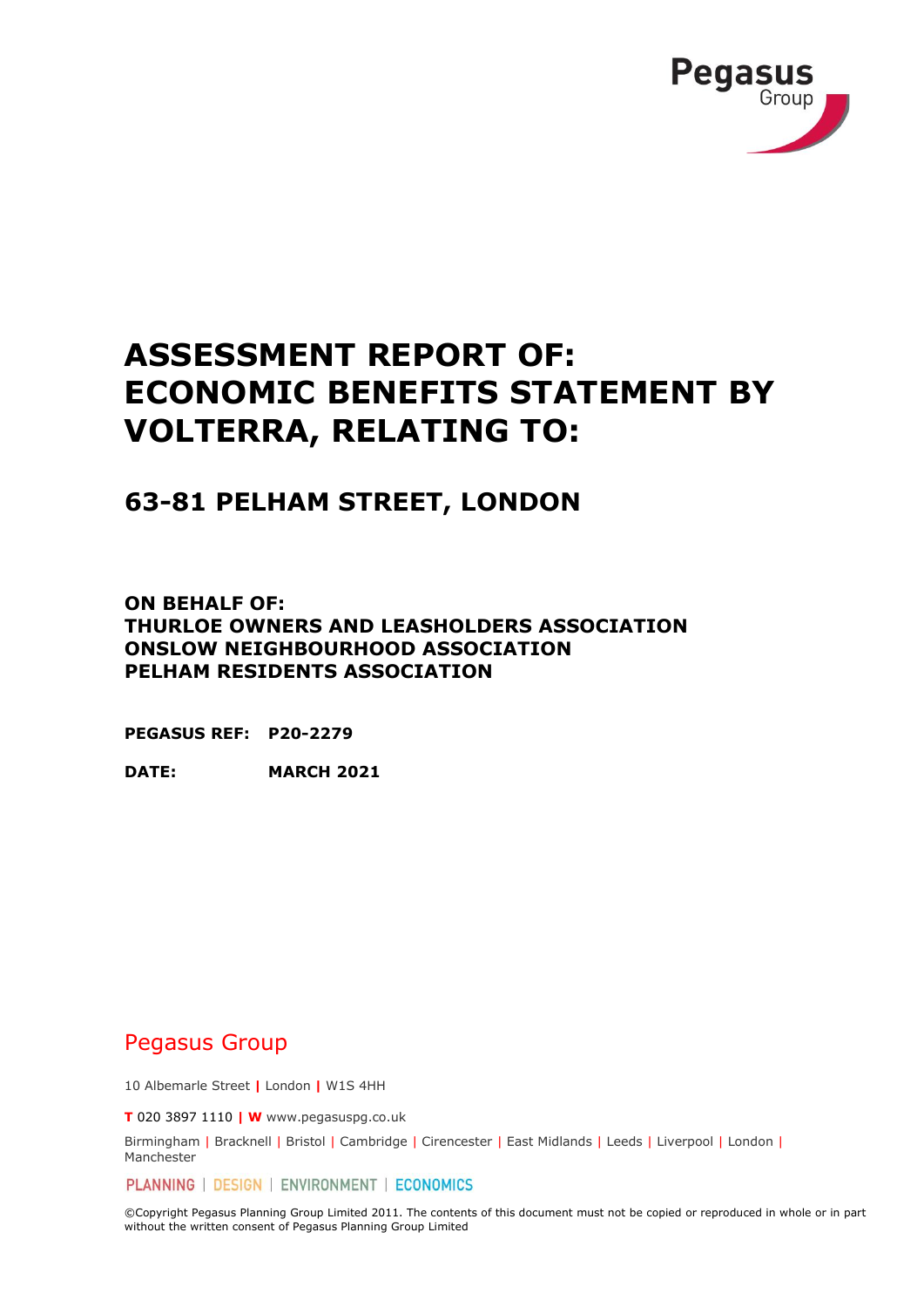

Page No:

**Pegasus** 

| 1. | INTRODUCTION                                  |               |
|----|-----------------------------------------------|---------------|
| 2. | IMPACTS OF CONSTRUCTION AND OPERATIONAL PHASE | $\mathcal{P}$ |
| 3. | ASSESSING THE NEED FOR WORKSPACE              | 8             |
| 4. | POLICY CONTEXT                                | 10            |
| 5. | CONCLUSION                                    |               |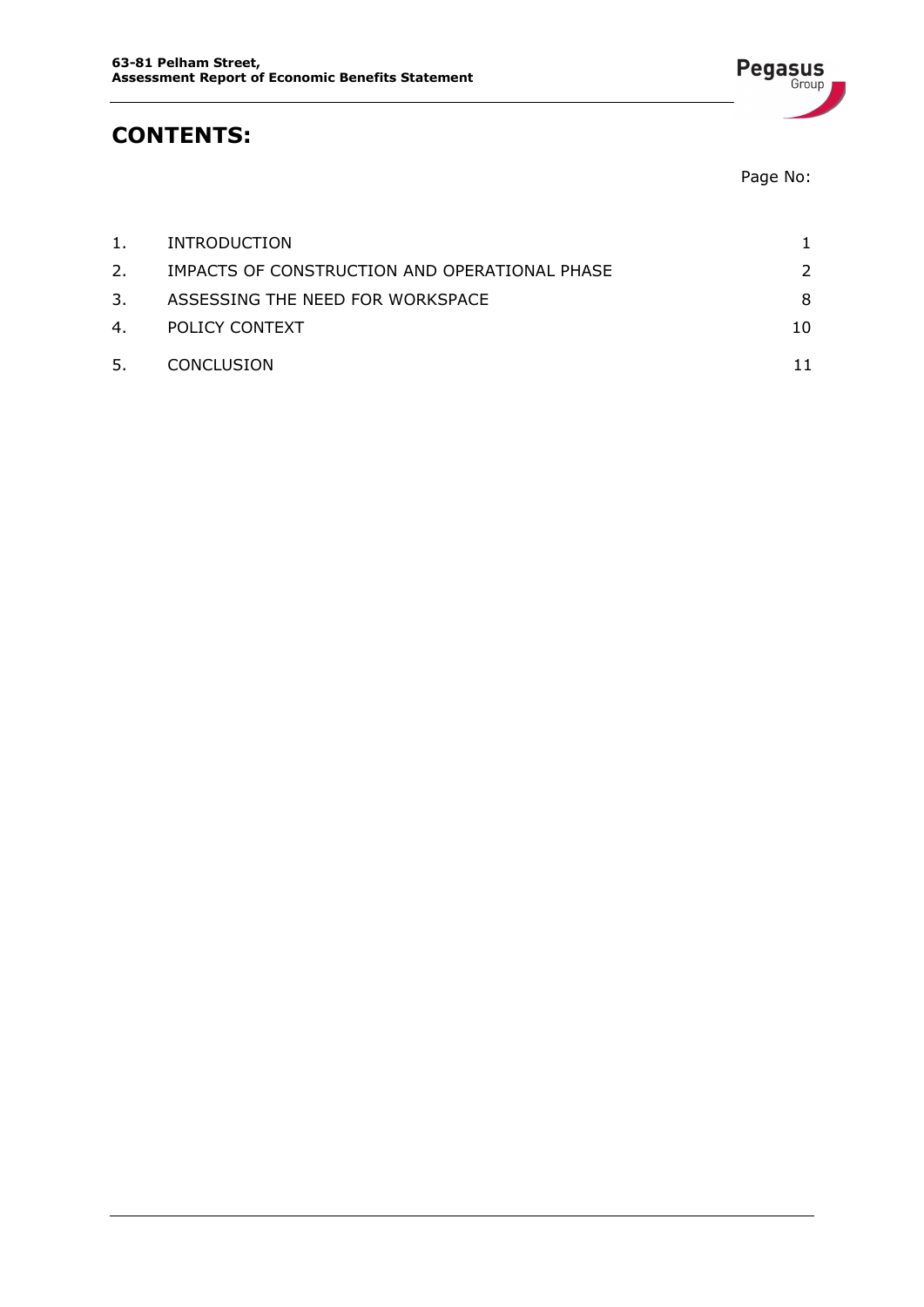#### **1. INTRODUCTION**

- 1.1 This report is prepared on behalf of South Kensington Resident's Association in relation to a proposed redevelopment at 63-81 Pelham Street which is the subject of a planning application by The Wellcome Trust Ltd, case reference PP/21/00471.
- 1.2 The scheme is described as:

*"Demolition of the existing building to basement level and construction of a part two storey, part ground plus five storey office building with gym use at basement level, associated bin storage, cycle parking, plant and other ancillary works."*

- 1.3 The proposed scheme will comprise 9,823sqm of office space and 824sqm for a gym. This represents an net increase of 6,641sqm in office space from the existing 3,195sqm and a reduction in space for the gym facility from 2,095sqm to 824sqm. In addition the proposal will result in the loss of a small retail unit of 167sqm.
- 1.4 To support the planning application, an Economic Benefits Statement (EBS) has been prepared on behalf of the applicant by consultants Volterra.
- 1.5 The purpose of the EBS is to set out the economic benefits that are believed to result from the development, were it go ahead. These benefits are categorised as follows:
	- Part 2: Economic impacts relating to construction and operation of the scheme should it be built and fully occupied as intended.
	- Part 3: Assessing the need for office space
	- Part 4: Policy context
	- Part 5: Conclusion
- 1.6 The purpose of this assessment report is to assess these benefits and impacts; to verify if they are likely to be achieved; and to assess other impacts of the proposal that have not been considered in the EBS.
- 1.7 The objective of this assessment is to address the impacts of the scheme such that the proposal's final, net benefits can be better understood.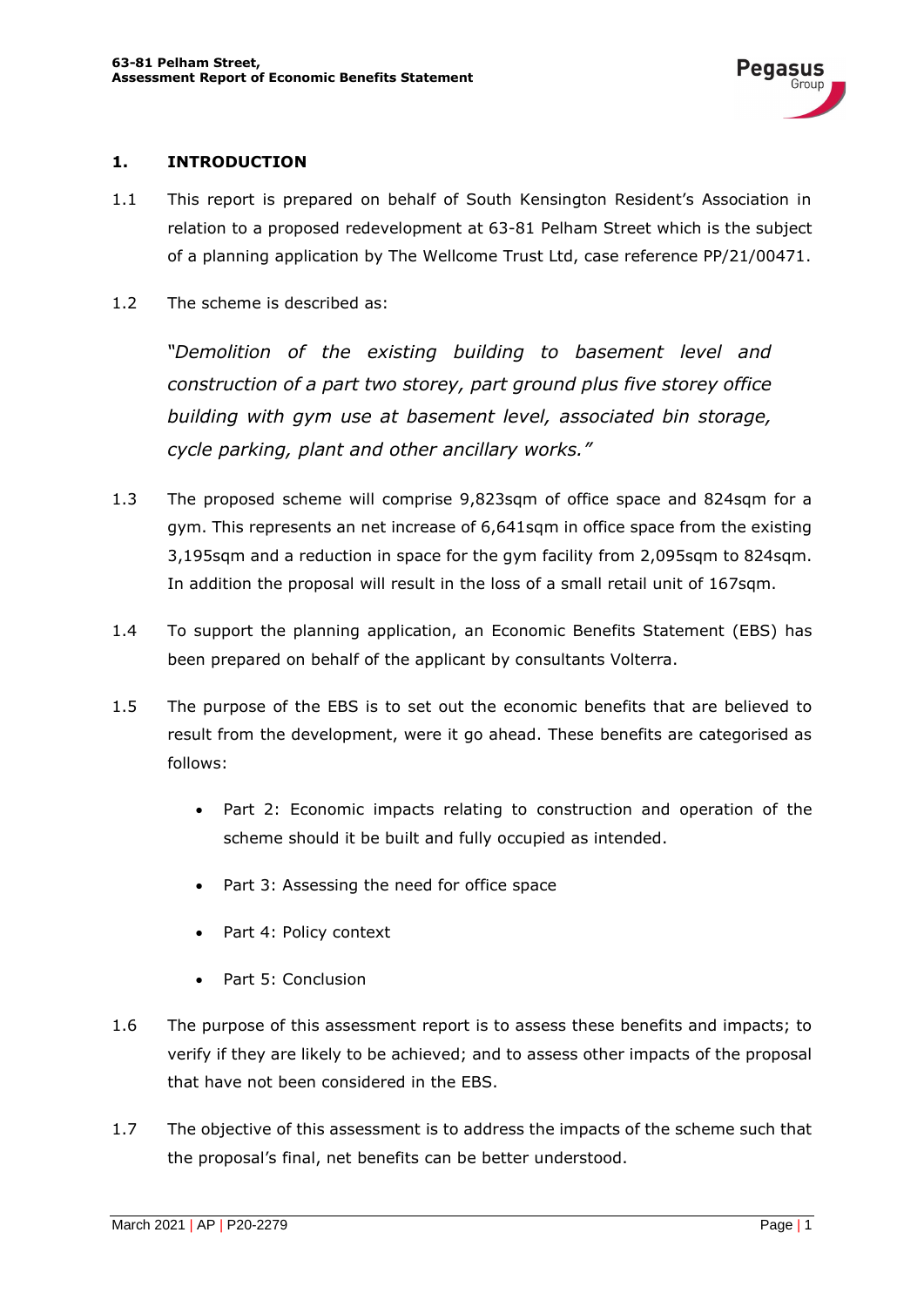

1.8 As such, the report structure will reflect the three categories of benefits as outlined above (1.5) and will also consider the policy context and relevance of the various benefits.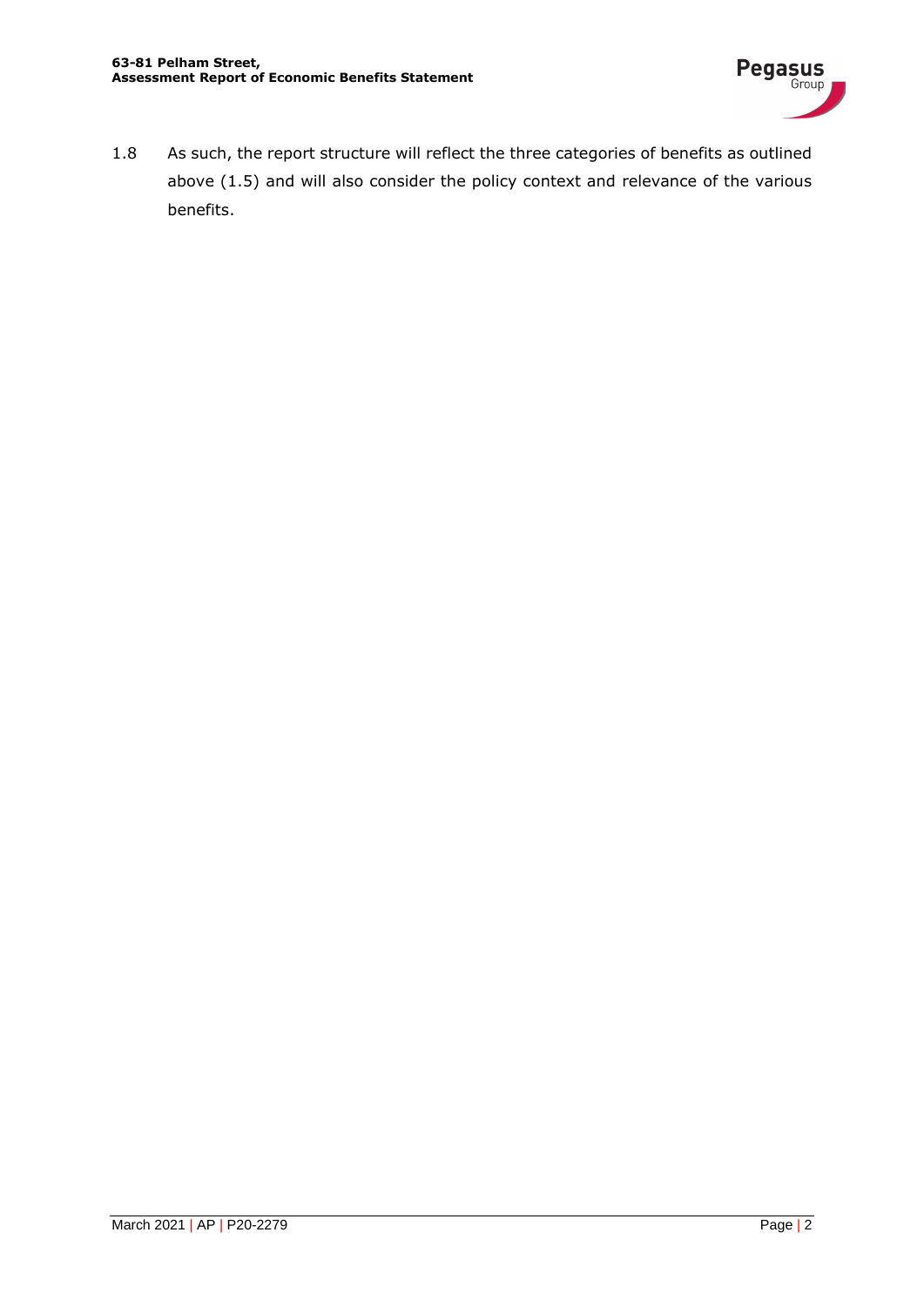

#### **2. IMPACTS OF CONSTRUCTION AND OPERATION PHASE**

#### *Construction Phase*

- 2.1 The EBS estimates the construction of the development will require 255 workers over an approximate 22-month build phase. This calculation is made using a recognised methodology based on construction cost and the amount of construction GVA generated per worker.
- 2.2 The claim that the development will result in an 11% *increase* in the Borough's construction workforce of 2,250 cannot be supported because there is no net calculation to account for what other construction jobs might be gained or lost in any given period. It can only be said that the 255 workers are representative of 11% of the current workforce.
- 2.3 The workforce's expenditure in the Borough while on site is calculated to be £420,000 per year, based on expenditure of £12.10 per day, by 60% of the 255 workers, assuming 220 working days in the year.
- 2.4 Using these metrics and applying them to the Borough's workforce as a whole, we find that total workforce expenditure in the Borough would amounts to a little over £229m over 220 days. Therefore, the proposed development's workforce expenditure amounts to 0.18% of the total for the Borough.

#### *Employment Generation*

- 2.5 The EBS makes an estimate of the existing level of employment based at 61-83 Pelham Street. These estimates amount to 40 office jobs and 25 jobs in the gym and retail unit in the current building.
- 2.6 These estimates are based on current usage. However, in order to assess the existing space against the proposal, it should not be assumed that the space can only be used as it is now. This creates the notion of a binary choice between the current use and usage characteristics, and the proposed use.
- 2.7 As such it is misleading for the current use to be the only comparator to the proposed use, which involves a complete demolition, rebuild and subsequent transformation of the site.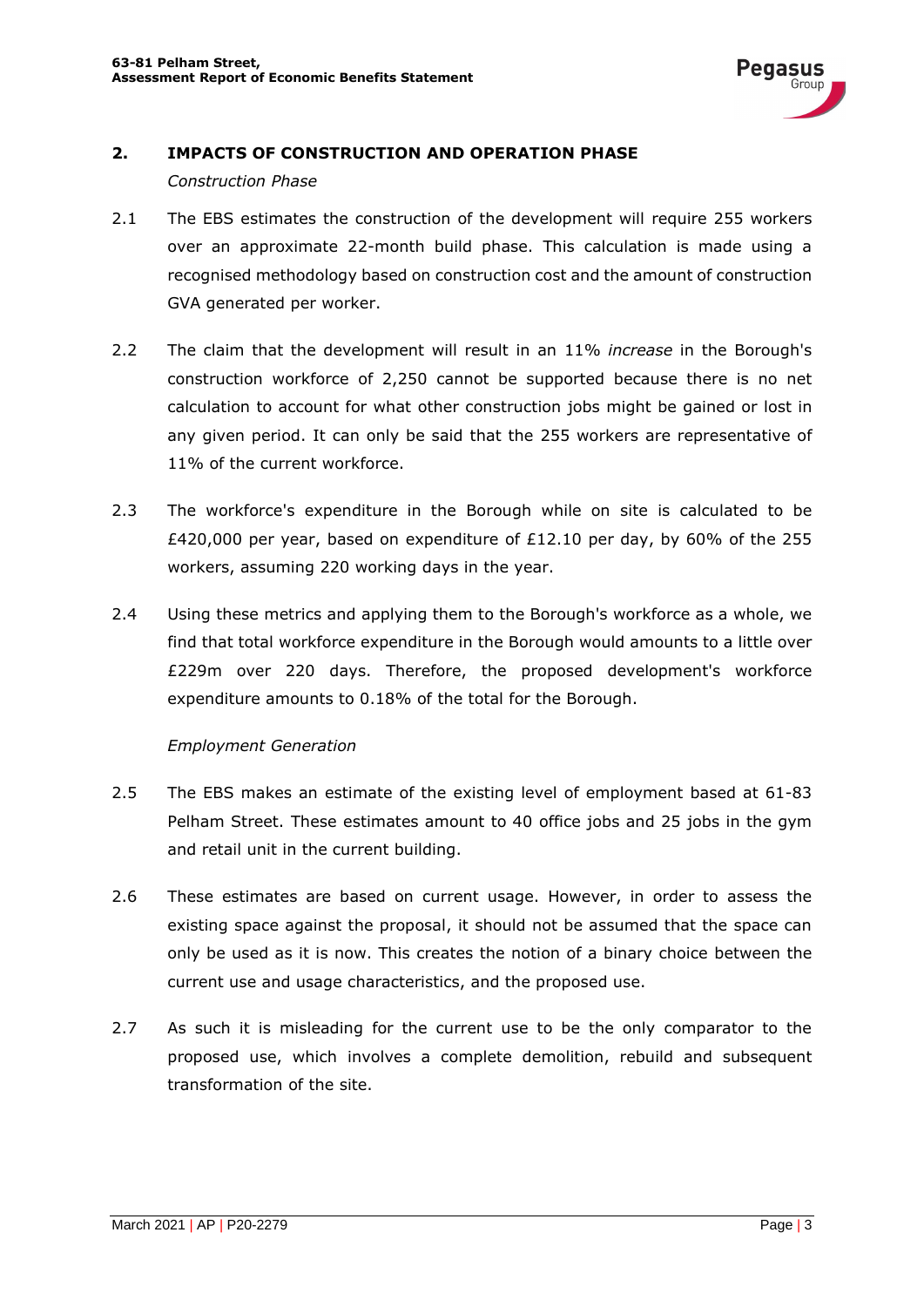- 2.8 To address this, it is important to note the level of space in the current building rather than just the number of current users, particularly given that the current building's office space is evidently under-utilised.
- 2.9 Using the same employment densities as used in the EBS for example, it can be calculated that the office space in the current building could accommodate at least 146 staff. Adding the 25 staff counted for in the gym and retail unit, this produces a figure of 171, rather than the figure of 65 used in the EBS.
- 2.10 This is very likely to be a conservative figure as it is based upon the same ratio of net to gross floorspace as in the proposed development, which is unusually low at  $57\%$ <sup>1</sup>. This may be particular to the specific design in the application and if a more typical ratio of net to gross floorspace was achieved with the existing building<sup>2</sup>, it could accommodate over 200 workers in the office space alone.
- 2.11 The existing gym is run by one of the country's leading operators and underwent a substantial refurbishment in 2017. It is one of the largest in the area but is often reported as being busy and overcrowded at peak periods<sup>3</sup>. This is likely because it is one of only 2 full-suite gym facilities in South Kensington.
- 2.12 So while this is clearly a well-used and in demand local facility that is important to the health of the local community, there is little explanation in the EBS about the intention to reduce its size by over 60%, from 2,100sqm to 820sqm.
- 2.13 As such, there should be a question mark over the viability of operating a gym in such a reduced space and therefore over the potential loss of an important leisure facility. This is not addressed in the EBS.

#### *Additional Net Employment Generation and Worker Expenditure*

2.14 The total amount of employment generated by the proposed development is calculated in Table 2 of the EBS as 455 FTE (full-time equivalent) jobs. This table contains numerous errors however. The number of office and gym FTEs, at 450 and 10 respectively, are summed to 455 rather than 460. The employment density

 $1$  The EBS states, in Table 1, GIA for the office space of 9,823sqm and NIA of 5.615sqm

<sup>&</sup>lt;sup>2</sup> The HCA Employment Density Guide 2015 suggests an 80-85% net to gross floorspace ratio of office developments

 $3$  Link to Pure Gym South Kensington Reviews pertaining to overcrowding - Reviews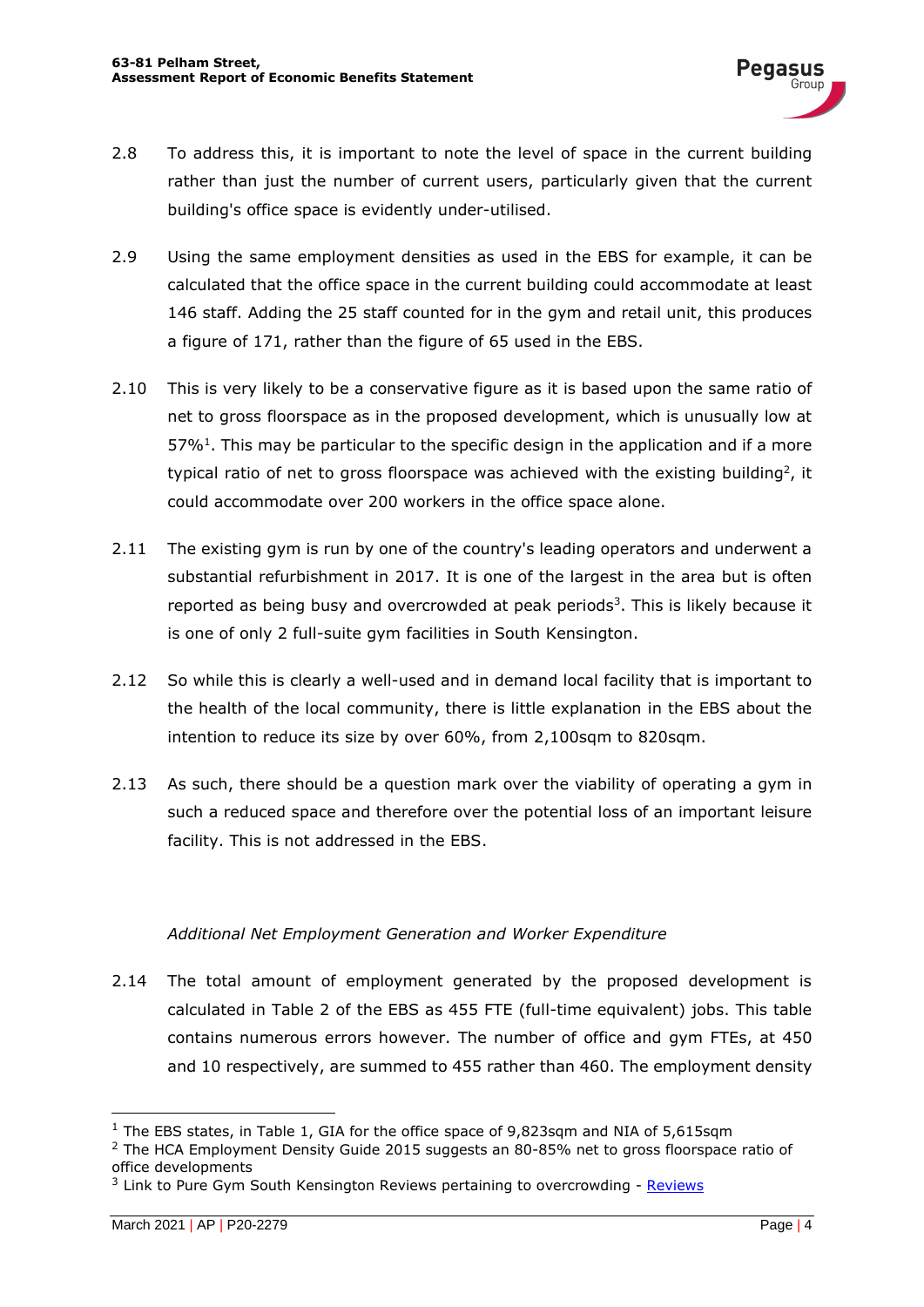used for the gym is 100sqm per employee over 824sqm of floorspace, yet the number of jobs is calculated as 10 rather than 8.

- 2.15 The *Gross Additional* calculation, as described in the text of paragraph 3.12, is in fact the net additional calculation, where the amount of employment in the building currently is subtracted from the total. Furthermore, that number is stated in paragraph 3.8 and 3.9 as 55 FTEs and 65 jobs, which it is said will be used going forward in the report. While 55 FTEs is subtracted from the total in Table 2, only 60 jobs are subtracted from the Jobs total.
- 2.16 These are minor, if numerous, errors which when corrected and using the methods proposed, should read 403 for the *net* FTE figure (stated as gross) in Table 2, and 443 for the net Jobs figure.
- 2.17 It should again be noted however that the net figure is based on the low existing employment use of the building, rather than the potential existing use. Taking the estimate in paragraph 2.10 of around 200 workers, this would mean the net employment increase of the proposed development, versus a fully occupied existing building, would produce a **net increase of 203 net FTEs**, rather than 403.
- 2.18 The EBS goes on to calculate the **total net employment impact** by accounting for displacement, leakage and multipliers effects. It uses the HCA Additionality Guide (Homes and Communities Agency), often used in such calculations, and which provides metrics for these effects based on low, medium and high effect. The user of the guide choses which level of effect to apply based on the specifics of the intervention being assessed.
- 2.19 For **displacement** (the proportion of jobs that would have occurred elsewhere), the EBS uses a 'low' level of displacement, on the grounds that the central London office market is highly competitive. No evidence is provided however to indicate how or why market competitiveness is an indicator of low displacement levels. On the contrary, the same HCA Guide used notes that the reverse applies, stating:

*if the supported business has few local competitors then the level of product market displacement will be low.<sup>4</sup>*

<sup>4</sup> HCA Additionality Guide 2014, section 4.3 – Displacement, p28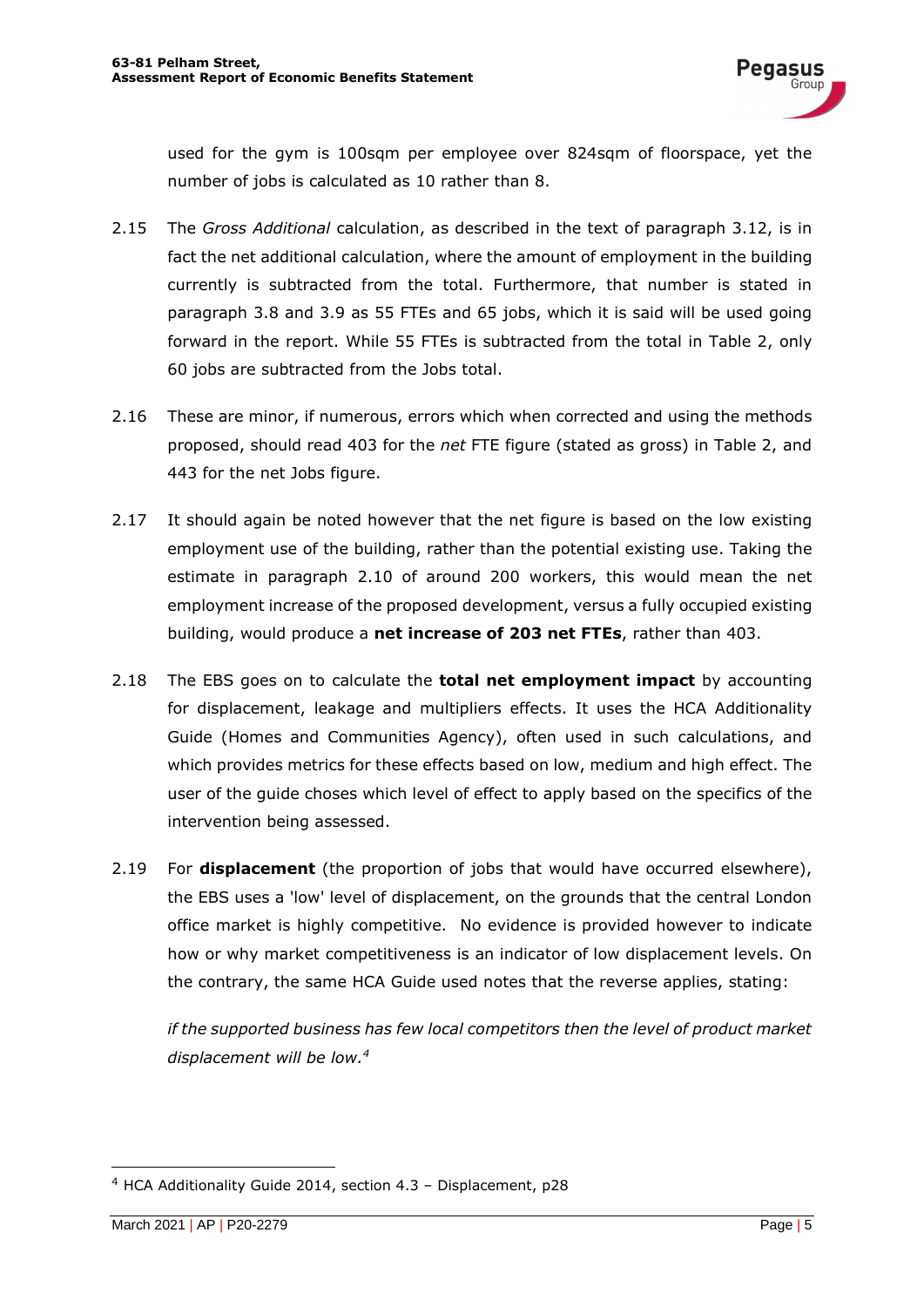As is stated in the Treasury Green Book 2020, adjustments for these factors including displacement, "need to be based on objective evidence" and data used to support decision making.

- 2.20 For example, an assessment of office-based development and employment levels in the Borough in recent years would indicate if new development is resulting in net gains in employment and floorspace.
- 2.21 Employment levels in 4 of the 6 key office-based sectors have shown little or negative growth in the last three years of data. <sup>5</sup> This is shown in Table 2.1 below, where only the ICT sector has shown noticeable employment growth. Of all the office base sectors, ICT is understood to be the one where workers are most able to work remotely and to have had operations least affected by the Covid-19 pandemic, beyond the reduced requirement for office space.

|        | J : ICT | K: Fin.<br>& Ins.<br><b>Svcs</b> | L: Real<br>estate | M: Profess'l,<br>scientific,<br>technical | $N:$ Admin/<br>support<br><b>SVCS</b> | $\mathbf{o}$ :<br><b>Public</b><br>admin |
|--------|---------|----------------------------------|-------------------|-------------------------------------------|---------------------------------------|------------------------------------------|
| 2016   | 9,000   | 3,000                            | 3,000             | 15,000                                    | 11,000                                | 3,000                                    |
| 2017   | 16,000  | 3,000                            | 5,000             | 13,000                                    | 11,000                                | 3,500                                    |
| 2018   | 15,000  | 3,000                            | 6,000             | 14,000                                    | 12,000                                | 3,500                                    |
| 2019   | 19,000  | 3,500                            | 5,000             | 12,000                                    | 11,000                                | 3,000                                    |
| Change | 7,000   | 500                              | 0                 | $-3000$                                   | 0                                     | 0                                        |

**Table 2.1: Office based employment growth in RBKC: Last Three Years' BRES Data**

*Source: ONS Business Register and Employment Survey, Employment by sector*

2.22 Overall therefore, there has been a net increase in traditionally office-based employment in the Borough of just 4,500 jobs in the four years to 2019. Data on floorspace will be examined later in this report but RBKC monitoring data shows that net commercial floorspace has not increased in recent years.

<sup>5</sup> Based on ONS BRES Sectors J to N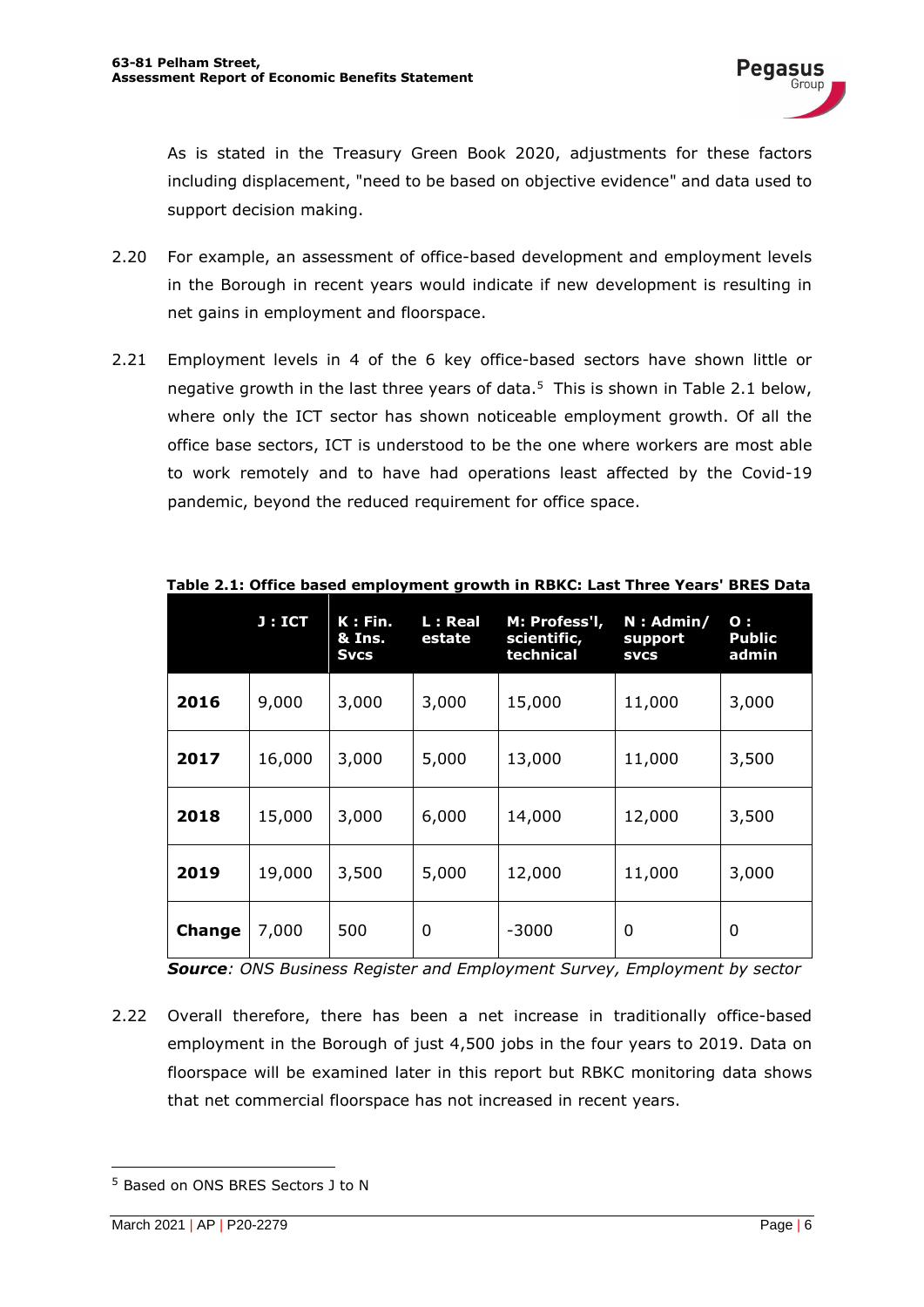- 2.23 Overall therefore, high levels of competition in the London office market, set alongside overall declines in floorspace and low levels of office employment growth in the Borough, gives a strong indication of *high* levels of local displacement. There is little justification for the assumption in the EBS that levels displacement should be low, based as it is on the unproven assertion that a competitive marketplace creates low levels of displacement.
- 2.24 The employment multiplier impact is again assumed to be high, based upon: *the comprehensive nature of industries within London's economy resulting in supply chain impacts occurring predominantly within the region* (EBS, para 3.19).
- 2.25 Again, there is little explanation or evidence as to how or why "the comprehensive nature" of the London economy should result in a high local multiplier. Key considerations in the application of place-based employment multipliers are overlooked. These are set out in the Treasury Green Book (2020) and include the important distinction between job creation in tradable and non-tradable sectors. Non-tradable refers to occupations whose output is only deliverable in the local area, whereas tradeable refers to output that is traded outside the local area. Local multipliers are *low* for tradable occupations.
- 2.26 Prime office development in RBKC will almost certainly involve national and international service companies selling services *outside* of RBKC. Furthermore, areas with high rates of employment would expect lower multipliers, as described in the Treasury Green Book:

*Where the employment rate is at or above the national average and/or projected local employment numbers are large relative to the local unemployment rate, multipliers at the lower end of the range would be expected as the likely level of displacement will be greater.<sup>6</sup>*

- 2.27 It is clear therefore that the use of the high composite multiplier from the HCA Additionality<sup>7</sup> quide used in the EBS is not appropriate.
- 2.28 Examples taken from detailed studies of employment multipliers are referenced in the Treasury Green Book, taken from the What Works Centre for Local Economic Growth. These studies can be used and applied where they most closely represent the project in question. In this case, a study of hi-tech companies in the UK most

<sup>6</sup> Treasury Green Book (2020), paragraph A2.11, p102

<sup>&</sup>lt;sup>7</sup> HCA Additionality Guide, Table 4.14, p36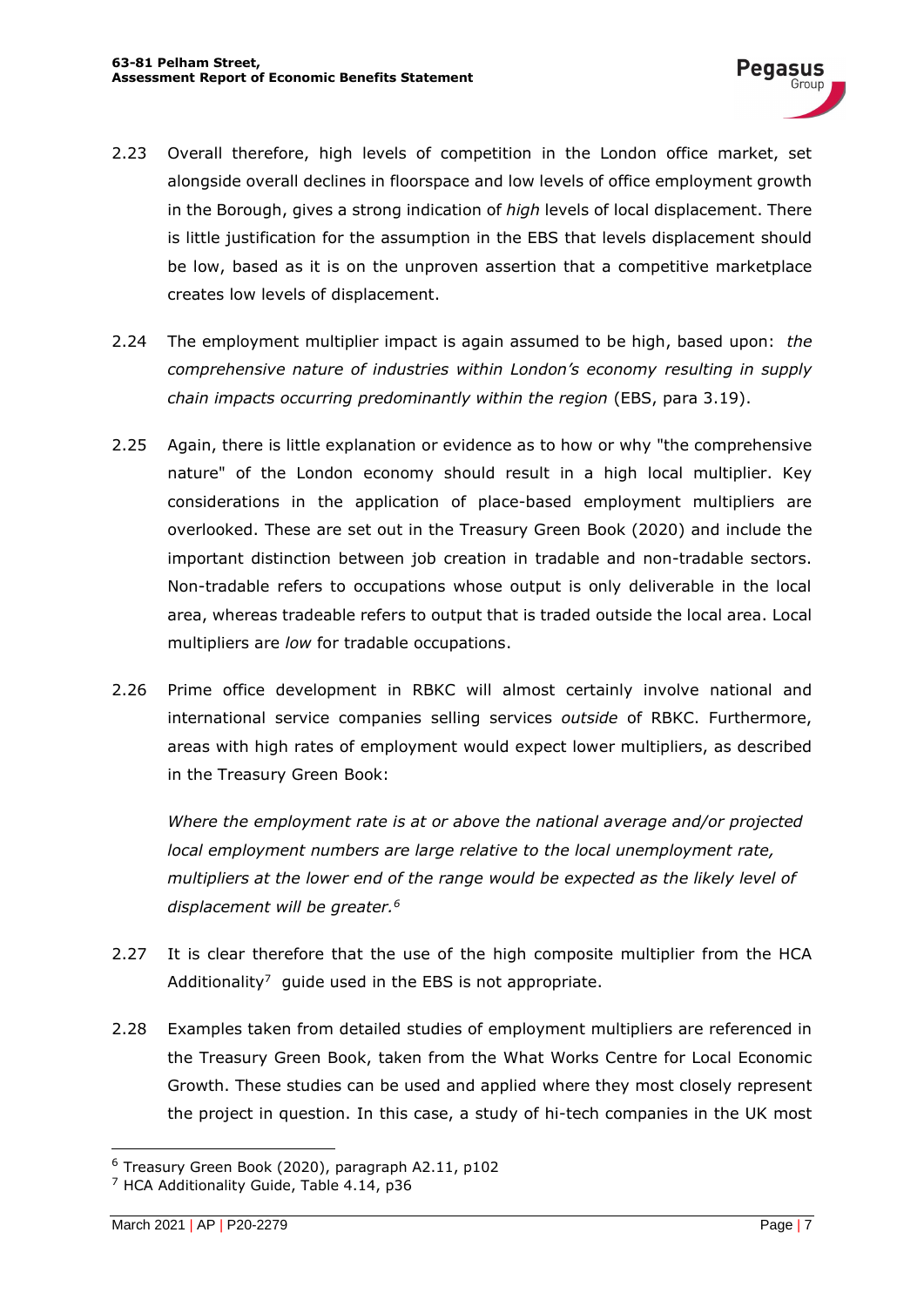closely represents the likely employment created by the Pelham Street proposal, particularly given that employment growth in RBKC is largely attributable to the ICT sector (see Table 2.1). In this example, the multiplier is found to be 0.9; i.e. for every ICT job created a further 0.9 are created in the non-tradable sector.

- 2.29 This example supports the likelihood that the local multiplier effects will in fact be low and that wider, supply multiplier effects will relate to the international nature of the businesses likely to occupy the development and will occur well beyond the boundaries of RBKC and as such are not quantifiable in any meaningful way. This is a crucial factor in the net economic benefit of developments such as the one proposed, which is further assessed in the conclusion of this report.
- 2.30 Overall therefore, the low, local multiplier from the same 'ready reckoner' matrix in the HCA Additionality Guide used in the EBS, would clearly be more appropriate, even if, at 1.05 it is higher than that of 0.9 in the cited example study for hi-tech companies.
- 2.31 Taking the displacement effect as 'high' and the multiplier effect as low, produces the results in Table 2.2 for net employment generation arising from the proposal.

|                                   | <b>FTEs</b> | <b>Jobs</b> |
|-----------------------------------|-------------|-------------|
| <b>Gross Additional FTE</b>       | 455         | 510         |
| Displacement Effects (high - 75%) | $-341$      | $-382$      |
| Multiplier Effects (local - 1.05) | $+6$        | $+6$        |
| Net additional                    | 120         | 134         |

**Table 2.2: Total Net Additional Employment Generation by Proposed Scheme**

2.32 It is clear to see from these calculations that the proposal offers substantially less economic benefits in terms of employment and local multipliers than the EBS claims. Developing the site for more local employers and occupiers, that might operate more locally, is likely to produce larger local multipliers.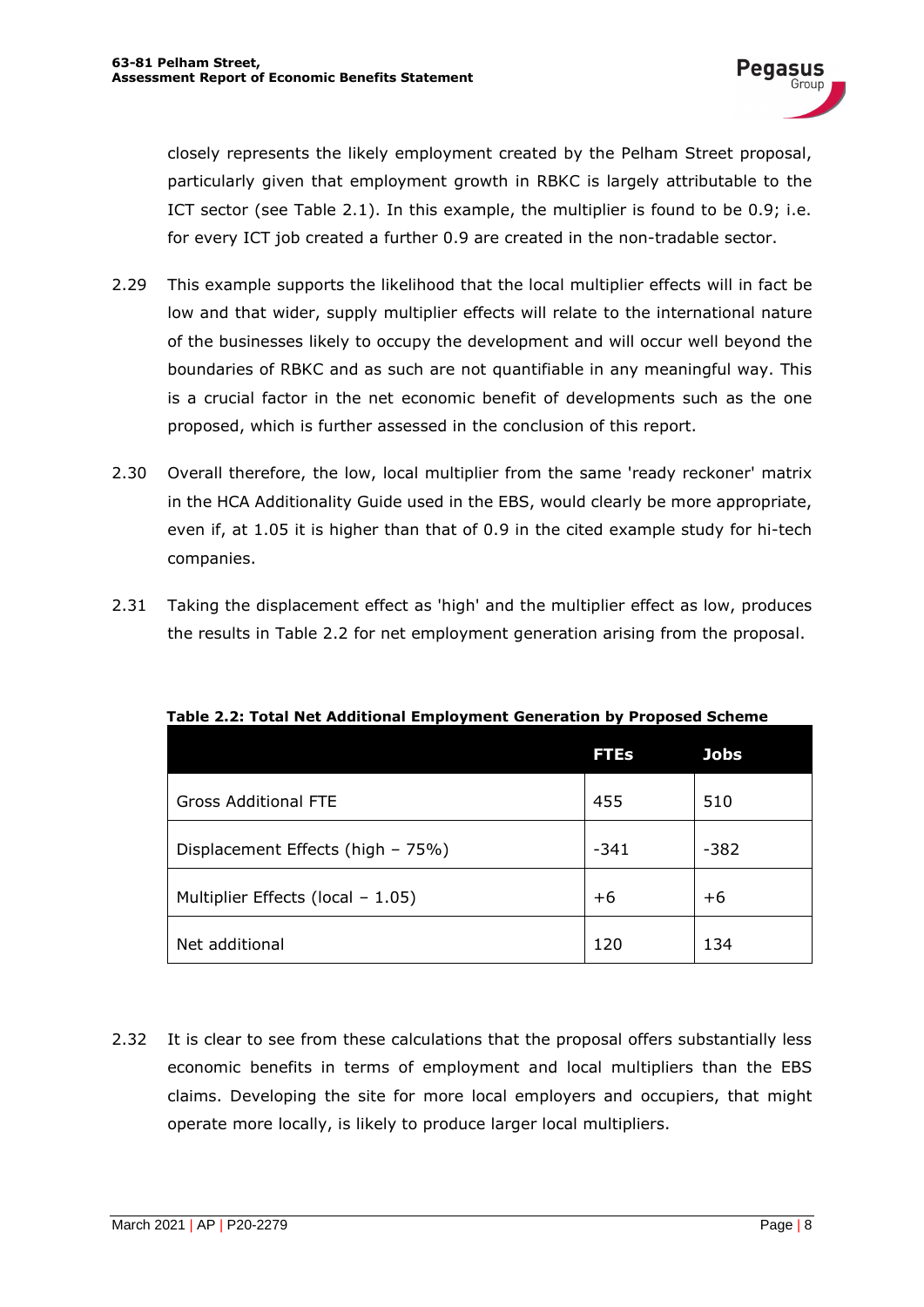- 2.33 The EBS additionally references potential spend of workers in the proposed development. This is calculated at £1.1m per annum. Based on the total expenditure of workers in the Borough (as per paragraph 2.4), this is equivalent to just under half of one percent of workforce expenditure in the Borough.
- 2.34 However, using the net additional employment numbers in Table 2.2, the net additional expenditure in the Borough amounts to £290,000. Although it can be accepted that the expenditure in the immediate area where the displacement effects are not felt could be higher.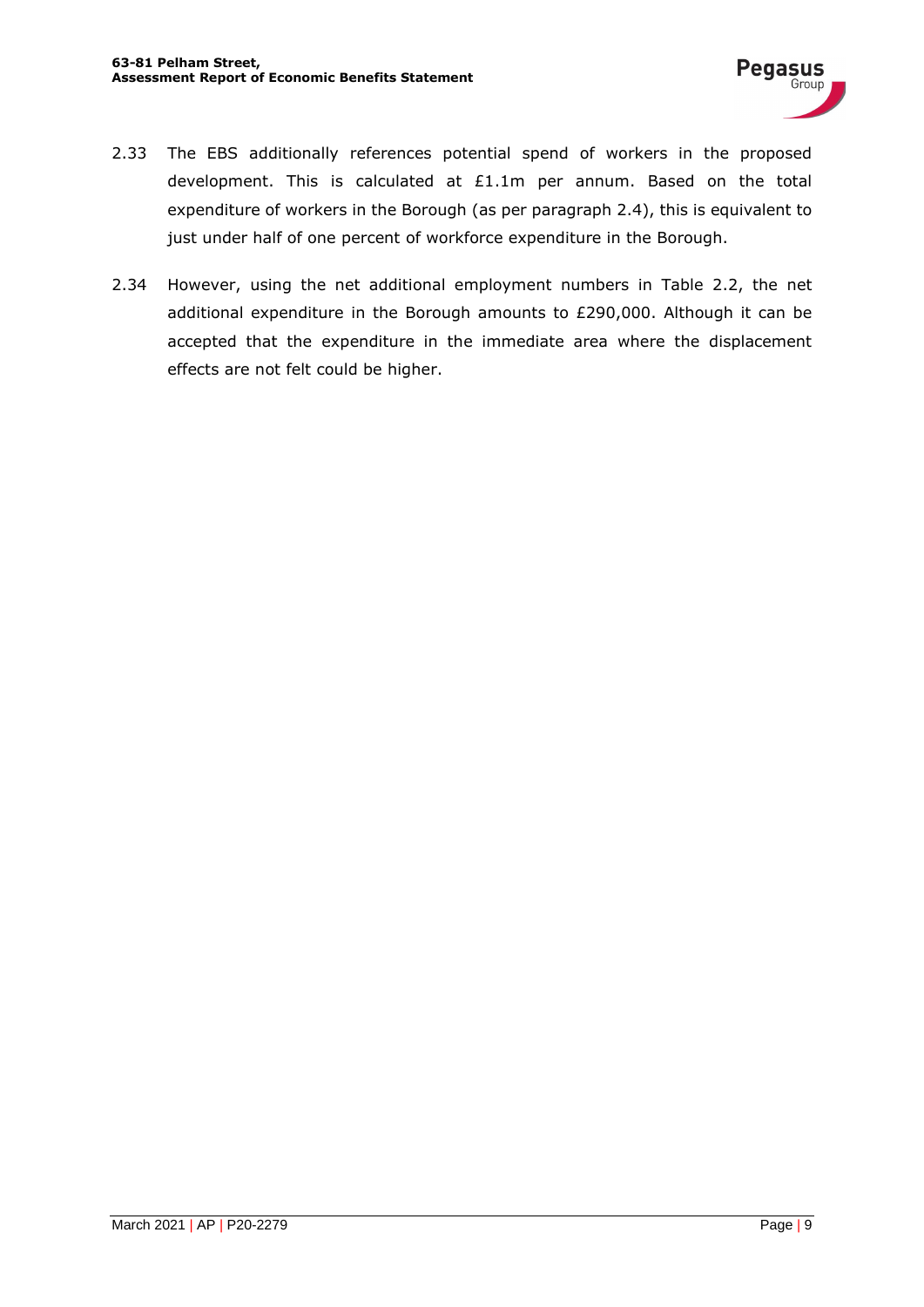

#### **3. ASSESSING THE NEED FOR WORKSAPCE**

- 3.1 A key component of the EBS is the oft stated high level of need for office workspace in the Borough. This is initially evidence by the growth in office floorspace and employment throughout London, and by one of many estimates for floorspace demand in the 2017 London Office Policy Review (LOPR). The only estimate referenced in the EBS is the employment-based forecast for London of just over 6 million square metres in the 25 years to 2041. The LOPR contains a very wide range of estimates and scenarios however, accounting for aspects including homeworking (pre-pandemic), trend-based forecasts, densification and the like.
- 3.2 Taking the trend-based forecast from the LOPR as an example, this produces a forecast of almost half the employment-based forecast, at 3.4 million square metres to 2041. These forecasts are also broken down by Borough and produce a forecast for RBKC of 83,300sqm trend based, and 93,700sqm employment based.
- 3.3 The graph used at Figure 4 (page 18) of the EBS is said to represent the amount of office employment, although what sectors constitute office employment in the graph is not explained. The table in this report at 2.1 provides a wide definition of sectors (using the same data source as the  $EBS<sup>8</sup>$ ) that are likely to use office facilities, from which it is clear that the spike in employment from 2016 has occurred almost entirely in the ICT sector, while being offset by around 40% by a reduction in jobs in other sectors. It seems likely that a narrower definition of office uses has been used in the EBS, which would accentuate the growth in the ICT sector.
- 3.4 The graph is largely inadmissible however because it covers a period when there was a change in the way employment was measured in the Business Register and Employment Survey. The survey began in 2009 but was altered to include PAYE self-employment after 2015. This had the effect of increasing the overall number of workers counted between 2015 and 2016, thus artificially inflating changes in employment that occurred around this time, as is clearly the case in the graph used in the EBS by Volterra. This change is explained in full by the ONS as follows:<sup>9</sup>

<sup>8</sup> ONS Business Register and Employment Survey

<sup>&</sup>lt;sup>9</sup> From ONS:

https://www.ons.gov.uk/employmentandlabourmarket/peopleinwork/employmentandemployeetypes/bulletins/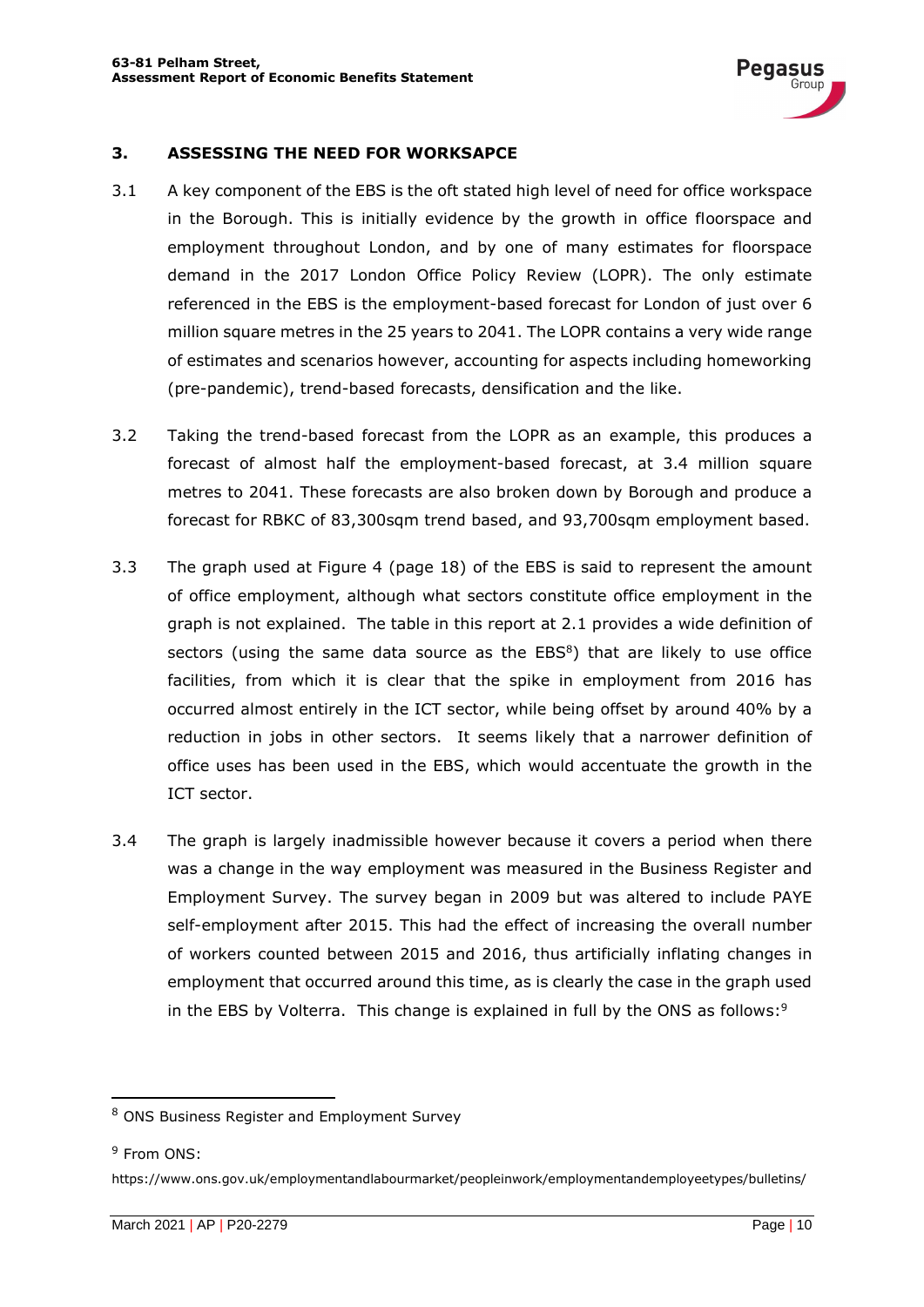

*From January 2016, the coverage of the Office for National Statistics (ONS) Standard Business Survey Population was extended to include a population of solely Pay As You Earn (PAYE)-based businesses.* 

*This improvement in coverage is estimated to have increased the business survey population by around 100,000 businesses, with a total of around 300,000 employment and 200,000 employees between December 2015 and January 2016.* 

*The increase in business population has led to an increase in the estimate of employment and employees for the 2015 dataset. This increase in coverage makes comparisons of figures prior to 2015 with figures from 2015 onwards more difficult since the employment estimates prior to 2015 do not include PAYE-only businesses.*

- 3.5 It would also be relevant to consider the employment of RBKC residents. Around 70% of RBKC residents are employed in occupations classified in classifications 1 to 3 of the ONS Standard Occupational Classifications, relating to Managers, Directors and professional and technical workers. These can reasonably be expected to be office based. Taking the same period between 2016 and 2019, data shows that the number of residents employed in these sectors declined from 56,800 to 49,700. There is a similar trend when looking at the total number of workers resident in the Borough, reducing from 76,600 to 72,100 in the same period.<sup>10</sup>
- 3.6 While it is noted that significant numbers of resident workers will work outside the Borough, the data is clear evidence of further downward pressure on floorspace demand, not accounted for in the EBS, and not supportive of repeated assertions of high demand for office floorspace.
- 3.7 The high proportion of employment in the finance and insurance sector in RBKC is taken as an indicator of need of office space in paragraph 4.9. This is sourced from the *resident* community, demonstrating the high numbers of residents who work in the sector. Data for the *workforce* of RBKC, as set out in Table 2.1, show that there are 3,500 working in the Borough in that sector, which represents just 2.5% of the workforce, compared to 7.3% of the London workforce<sup>11</sup>. The high number of residents working in the sector is largely irrelevant to office demand within RBKC.
- 3.8 Much is made in the EBS of the reduction of commercial floorspace and this is indeed a notable feature of the development trends in the Borough in the last

businessregisterandemploymentsurveybresprovisionalresults/provisionalresults2016revisedresults2015#thingsyou-need-to-know-about-this-release

<sup>&</sup>lt;sup>10</sup> Data from ONS Annual Population Survey, via Nomis, Kensington and Chelsea Profile

<sup>&</sup>lt;sup>11</sup> Data from ONS BRES via Nomis Profile for Kensington and Chelsea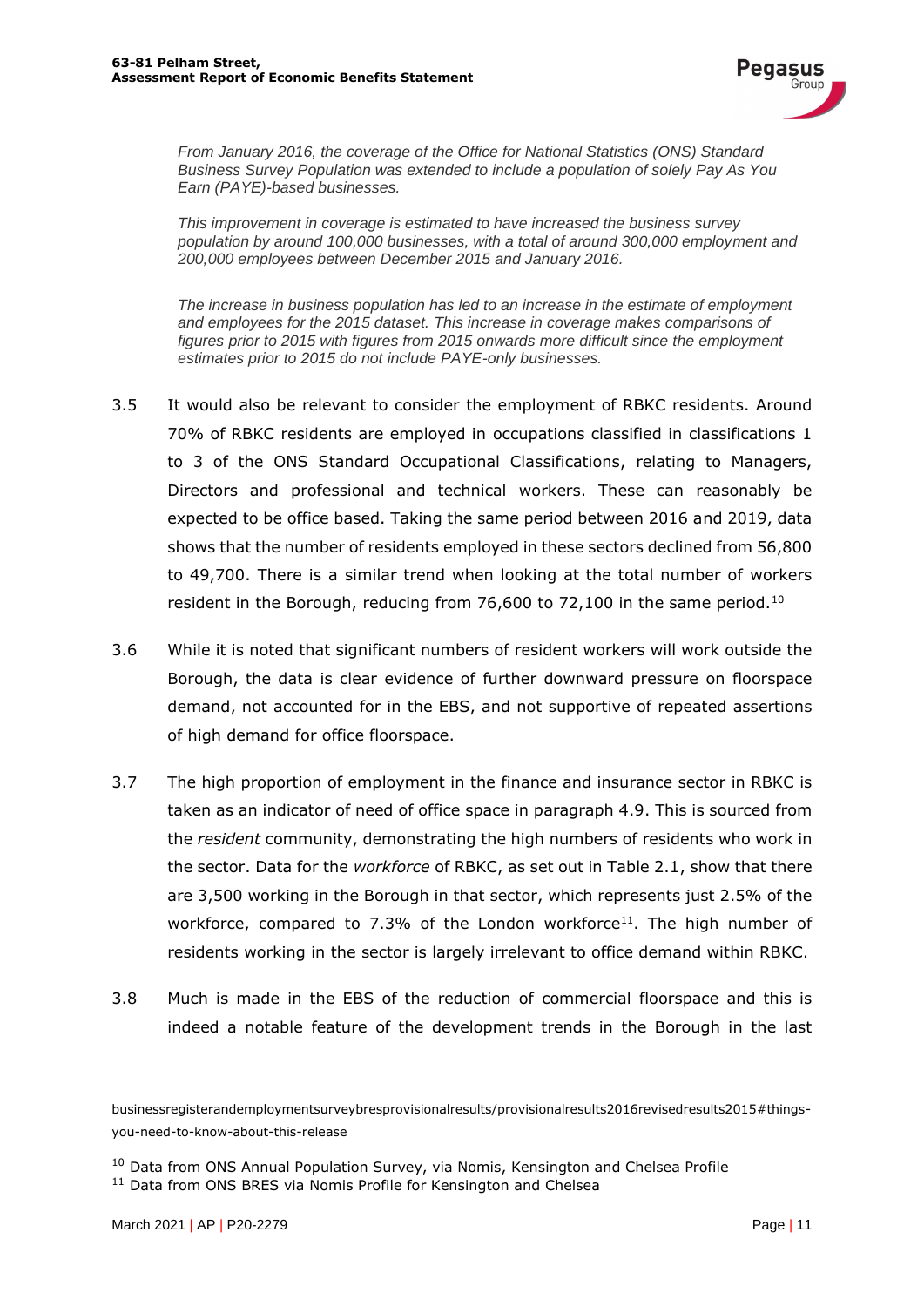decade or so. Set alongside the claimed large increase in employment shown in Figure 4, this is taken as an indicator of the strength of demand for office space.

- 3.9 However, given the more nuanced reality of office-based employment as set out here, which shows growth has been far less than imagined, together with the reduction in office based employment among residents, together with changing trends in uses and requirements for office space, it is easy to see that the loss of office floorspace in the Borough is nothing more than a market response to a sustained period of reduced need.
- 3.10 RBKC monitoring data also shows that in recent years planning permissions have exceeded completions. This is clear evidence that there is no issue of planning permissions preventing the development of office floorspace. This shows that permissions have been granted but development has often not gone ahead.
- 3.11 As such, the assertions at paragraph 4.11 of the EBS, stating that without an increase in floorspace, office businesses "will not be able to continue to be a leading level across London Boroughs" is entirely unsubstantiated and unsupported.
- 3.12 The stated mismatch in supply and demand is not evidenced, as the floorspace and employment analysis in this report indicates. High rental values in areas such as RBKC cannot be automatically attributed to - and assumed to be a result of - a lack of supply. Rental values are high in RBKC for a variety of reasons and increases in supply are unlikely to see changes in rental values beyond natural fluctuations associated with macro-economic cycles and factors.
- 3.13 What is clear is that the major investment required for the proposal, set in a prime, Zone A office location, will almost certainly command rental values at the highest end of the spectrum. There is no evidence therefore – as is intimated by the EBS – that the proposed development will result in, or indeed offer, any significant reduction in rental values.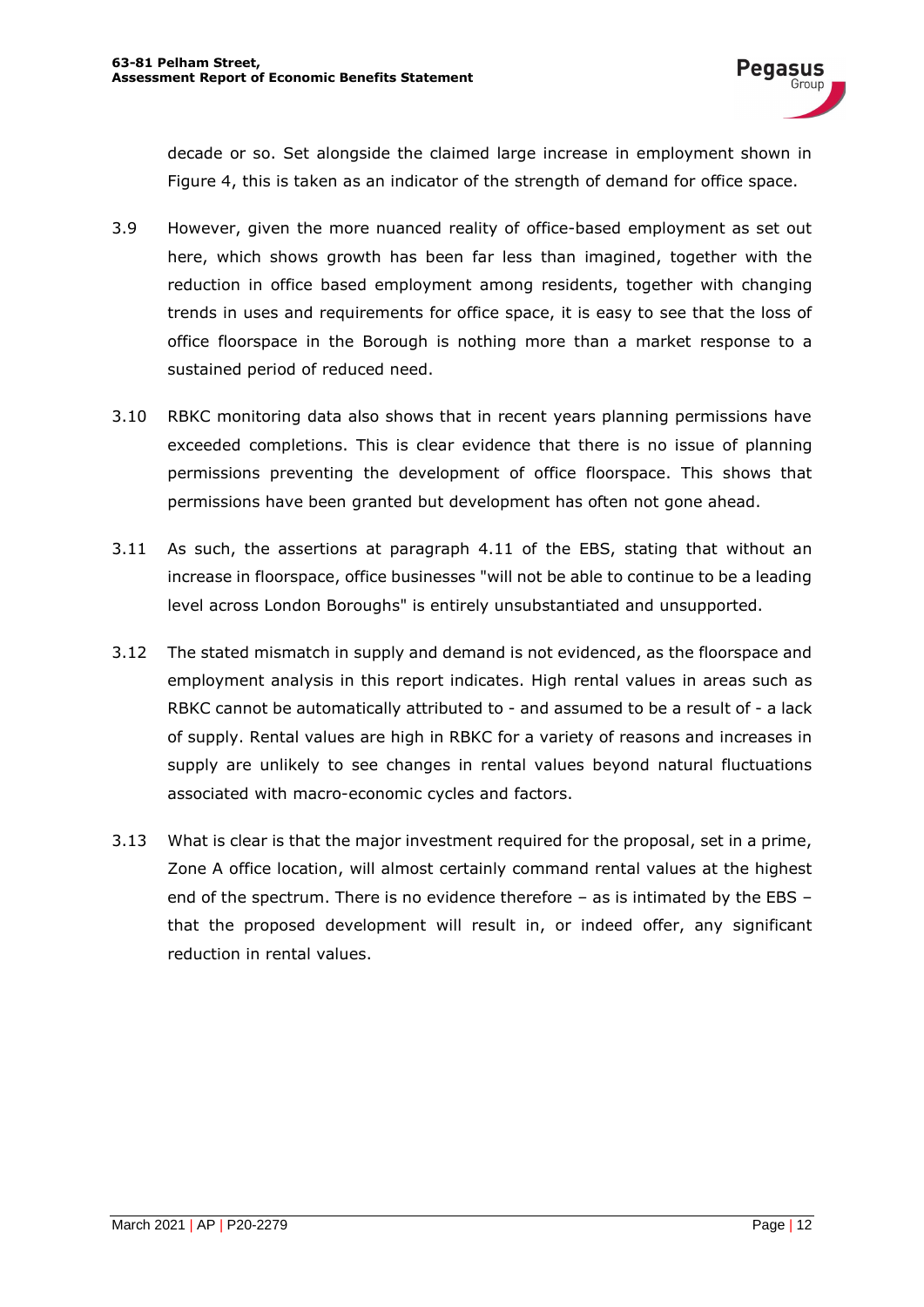#### **4. POLICY CONTEXT**

- 4.1 The newly adopted London Plan contains policies (E1 and E2) relating to offices, and notes that the office market is going through a period of restructuring, increasing the numbers of micro and small businesses, while seeing new forms of flexible and co-working accommodation.
- 4.2 It continues to emphasise the need to support and protect start up and small businesses with affordable lower cost business space. It states that Development Plans and proposals should support the provision of suitable space for small and micro businesses. Particular reference is made to the creative and cultural sectors in Policy E2, and to the need to provide flexible, adaptable, low-cost space for them.
- 4.3 Recognising this need, the RBKC Local Plan notes that:

*The borough has relatively few large employers. Instead, it has a wealth of small businesses.*

*Kensington and Chelsea has a full cross section of business types, and in the same way as the City of London is known for its financial services, so Kensington is known for its music, fashion and creative businesses.*

- 4.4 This makes clear that rather than the Financial and Insurance sector being the driver of need for space, in RBKC itself it is the cultural and creative sector that needs to be supported and provided for.
- 4.5 The proposed scheme however seems highly unlikely to offer any such support in terms of accessible, flexible, low-cost business space.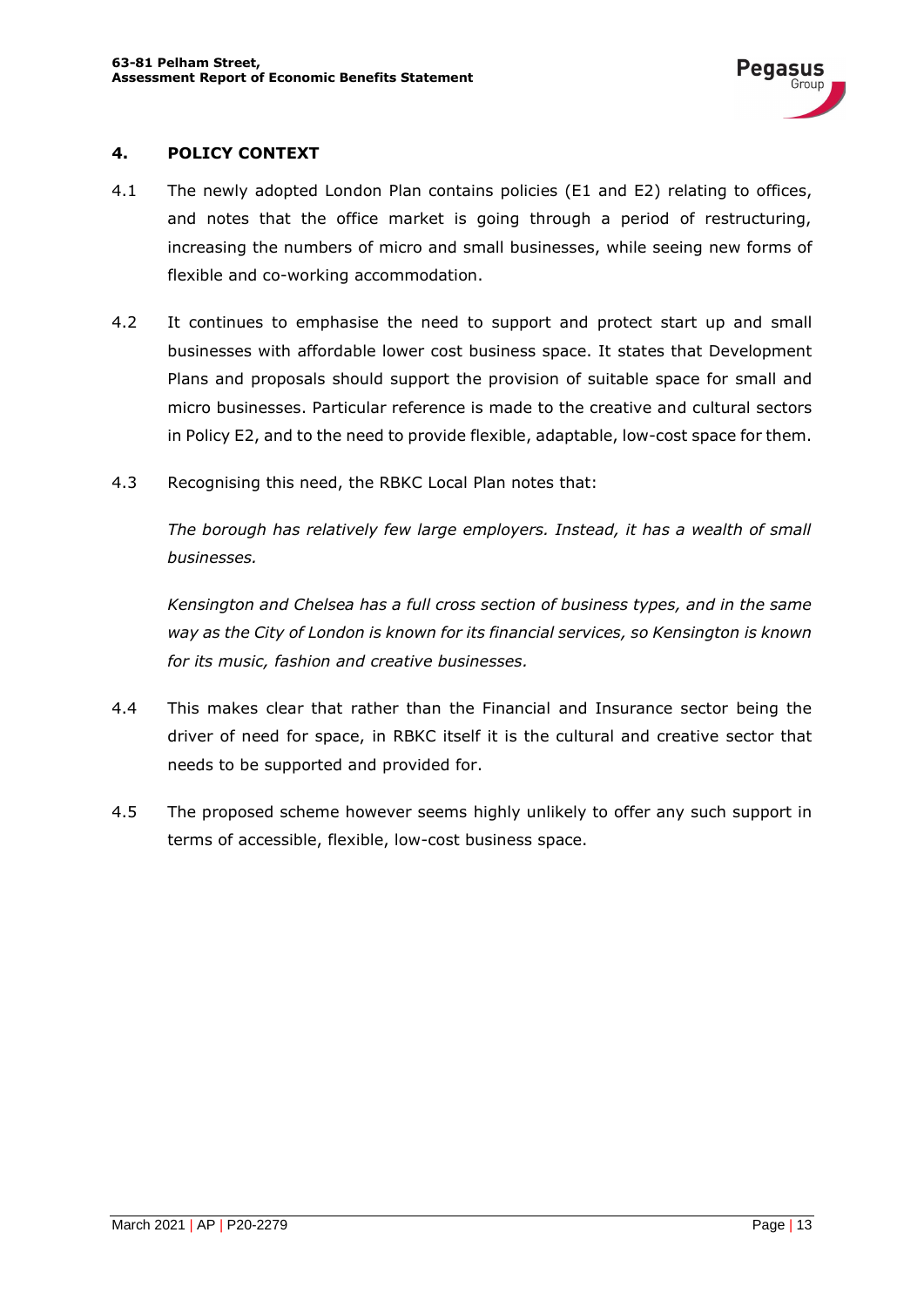#### **5. CONCLUSION**

- 5.1 This report clearly shows that the proposed scheme at 63-81 Pelham Street is meeting a need that does not exist at the level suggested. Not only this, but the level of economic benefits claimed, particularly for Kensington and Chelsea, are also not evidenced and likely to be far below those claimed.
- 5.2 The amount of net employment generation across the Borough is likely to be around a quarter of the amount claimed while the amount of expenditure arising as a result will also likely be far below the amount claimed.
- 5.3 The issue of demand for office floorspace is highly debatable and the EBS uses highly selective numbers from the 2017 London Office Policy review, carried out long before the effects of the Covid-19 pandemic had been imagined.
- 5.4 Even with this in mind, the forecast floorspace need for RBKC is of 80-90,000sqm to 2041. A review of current office availability in February 2021 $^{12}$  showed almost 35,000sqm of space in vacancies alone. This represents close to 40% of "pre-Covid" forecast need to 2041.
- 5.5 While much is made of a low vacancy rate in the Borough (2.3%), as an indicator of demand, a low vacancy rate in the West End Office Market is very much the norm, due to the high cost of voids to landlords in a high cost marketplace. Savills reports a 5 average vacancy rate for the West End Office market of 3.6%. However, following the onset of the Covid-19 pandemic, the rate was reported in January 2021 at over 6%.<sup>13</sup>
- 5.6 What becomes clear therefore, is that a re-evaluation of the need for, and provision of, office floorspace is needed before major decisions are taken.
- 5.7 Similarly, a detailed evaluation of the benefits to the Borough of high cost, prime rental office space is needed. It is too often assumed that such developments, that are only accessible to a small cohort of national and international users, automatically offer large benefits to the area.
- 5.8 While the value and importance of retaining London's position as a global business location is accepted, this proposal is unlikely to threaten that position, were it not

<sup>&</sup>lt;sup>12</sup> Carried out using Estates Gazette online database of available office space in Kensington & Chelsea

 $13$  Savills, West End Office Market Watch - January 2021 https://www.savills.com/research\_articles/255800/310283-0